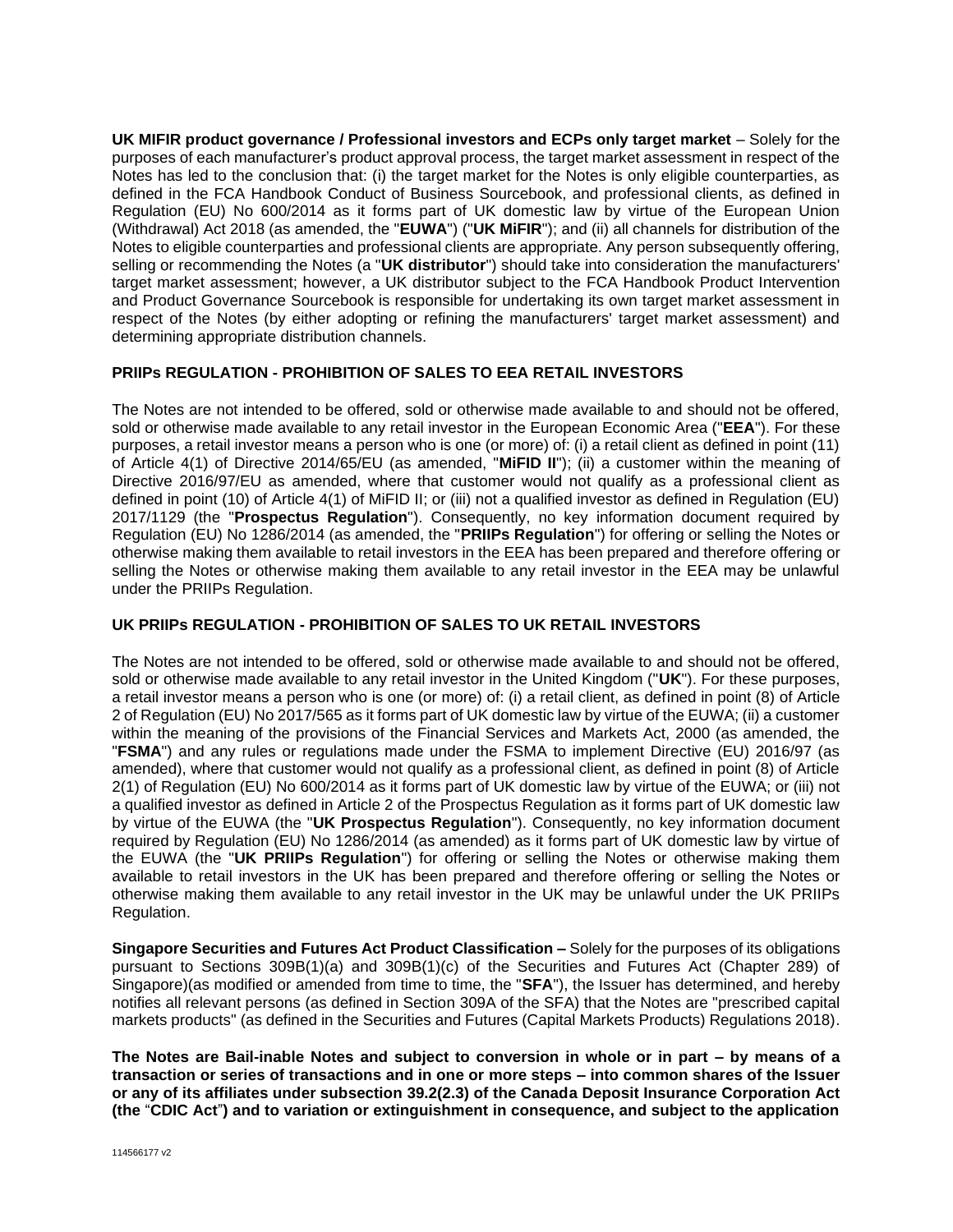**of the laws of the Province of Ontario and the federal laws of Canada applicable therein in respect of the operation of the CDIC Act with respect to the Notes.**

**Final Terms dated 25 January 2022**

#### **Canadian Imperial Bank of Commerce Branch of Account: Main Branch, Toronto Legal Entity Identifier: 2IGI19DL77OX0HC3ZE78 Issue of GBP325,000,000 1.875 per cent. Senior Notes due 27 January 2026 under a US\$20,000,000,000 Note Issuance Programme**

## **PART A – CONTRACTUAL TERMS**

Terms used herein shall be deemed to be defined as such for the purposes of the terms and conditions (the "**Conditions**") set forth in the Prospectus dated 25 June 2021 and the supplements to the Prospectus dated 27 August 2021 and 3 December 2021, which together constitute a base prospectus (the "**Prospectus**") for the purposes of the Prospectus Regulation. This document constitutes the Final Terms of the Notes described herein for the purposes of the Prospectus Regulation and must be read in conjunction with such Prospectus. Full information on the Issuer and the offer of the Notes is only available on the basis of the combination of these Final Terms and the Prospectus. The Prospectus is available for viewing during normal business hours at and copies may be obtained from the registered office of the Issuer at 199 Bay St., Toronto, Canada M5L 1A2, and at the office of the Fiscal Agent, Deutsche Bank AG, London Branch at Winchester House, 1 Great Winchester Street, London EC2N 2DB and may also be viewed on the website of the Luxembourg Stock Exchange at [www.bourse.lu](http://www.bourse.lu/) under the name of the Issuer.

| 1. | (i)                    | Series Number:                           | 259                                                                  |  |
|----|------------------------|------------------------------------------|----------------------------------------------------------------------|--|
|    | (ii)                   | Tranche Number:                          | 1                                                                    |  |
| 2. |                        | <b>Specified Currency or Currencies:</b> | British Pounds Sterling ("GBP")                                      |  |
| 3. |                        | Aggregate Nominal Amount of Notes:       | GBP325,000,000                                                       |  |
| 4. | <b>Issue Price:</b>    |                                          | 99.643 per cent. of the Aggregate Nominal Amount                     |  |
| 5. | (i)                    | <b>Specified Denominations:</b>          | GBP 100,000 and integral multiples of GBP 1,000 in<br>excess thereof |  |
|    | (ii)                   | <b>Calculation Amount:</b>               | GBP1,000                                                             |  |
| 6. | (i)                    | <b>Issue Date:</b>                       | 27 January 2022                                                      |  |
|    | (ii)                   | Interest Commencement Date:              | <b>Issue Date</b>                                                    |  |
|    | (iii)                  | <b>CNY Issue Trade Date:</b>             | Not Applicable                                                       |  |
| 7. |                        | <b>Maturity Date:</b>                    | 27 January 2026                                                      |  |
| 8. | <b>Interest Basis:</b> |                                          | 1.875 per cent. Fixed Rate                                           |  |
|    |                        |                                          | (see paragraph 15 below)                                             |  |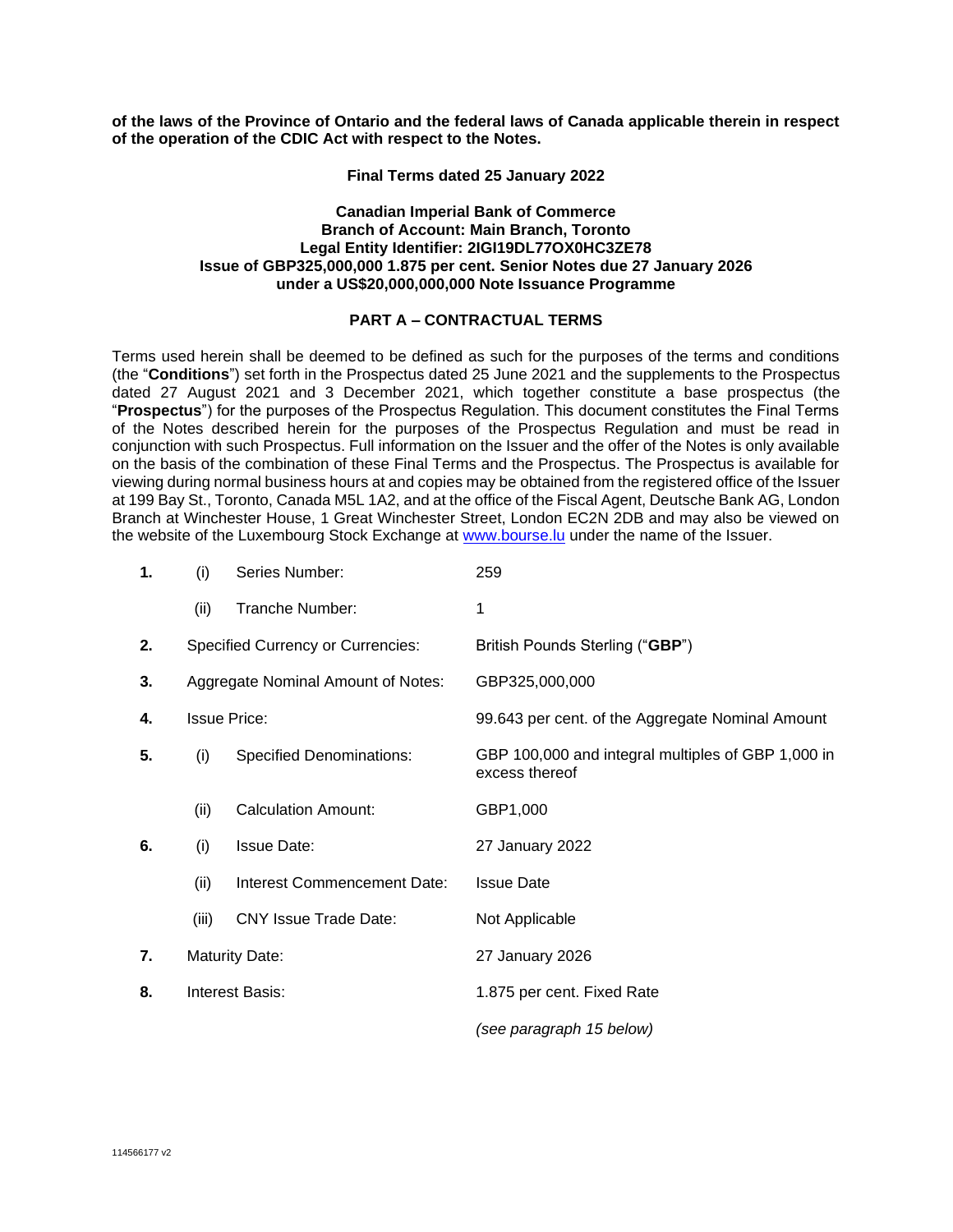| 9.  | Redemption/Payment Basis:                              | Subject to any purchase and cancellation or early<br>redemption, the Notes will be redeemed on the<br>Maturity Date at 100 per cent. of their nominal<br>amount |
|-----|--------------------------------------------------------|-----------------------------------------------------------------------------------------------------------------------------------------------------------------|
| 10. | Change of Interest Basis:                              | Not Applicable                                                                                                                                                  |
| 11. | Put/Call Options:                                      | Not Applicable                                                                                                                                                  |
| 12. | Status of the Notes:                                   | <b>Senior Notes</b>                                                                                                                                             |
| 13. | Date Board approval for issuance of<br>Notes obtained: | Not Applicable                                                                                                                                                  |
| 14. | Bail-inable Notes:                                     | Yes                                                                                                                                                             |

# **PROVISIONS RELATING TO INTEREST (IF ANY) PAYABLE**

| 15.                                             | <b>Fixed Rate Note Provisions:</b>                          |                                     | Applicable                                                                                                                                                       |  |
|-------------------------------------------------|-------------------------------------------------------------|-------------------------------------|------------------------------------------------------------------------------------------------------------------------------------------------------------------|--|
|                                                 | (i)<br>Rate of Interest:<br>(ii)<br>Interest Payment Dates: |                                     | 1.875 per cent. per annum payable annually in<br>arrear on each Interest Payment Date                                                                            |  |
|                                                 |                                                             |                                     | 27 January in each year, commencing on 27<br>January 2023, up to and including the Maturity Date                                                                 |  |
|                                                 |                                                             |                                     | The Interest Payment Dates will be adjusted for<br>payment purposes only in accordance with the<br>Business Day Convention set out at paragraph 15(vi)<br>below. |  |
|                                                 | (iii)                                                       | <b>Fixed Coupon Amount:</b>         | GBP18.75 per Calculation Amount                                                                                                                                  |  |
|                                                 | (iv)                                                        | <b>Broken Amount:</b>               | Not Applicable                                                                                                                                                   |  |
|                                                 | (v)                                                         | Day Count Fraction:                 | Actual/Actual (ICMA)                                                                                                                                             |  |
|                                                 | (vi)                                                        | <b>Determination Dates:</b>         | 27 January in each year                                                                                                                                          |  |
|                                                 | (vii)                                                       | <b>Business Day Convention:</b>     | <b>Following Business Day Convention</b>                                                                                                                         |  |
| 16.                                             | <b>Floating Rate Note Provisions:</b>                       |                                     | Not Applicable                                                                                                                                                   |  |
| 17.                                             |                                                             | <b>Zero Coupon Note Provisions:</b> | Not Applicable                                                                                                                                                   |  |
| PROVISIONS RELATING TO REDEMPTION OR CONVERSION |                                                             |                                     |                                                                                                                                                                  |  |
|                                                 | 18. Call Option:                                            |                                     | Not Applicable                                                                                                                                                   |  |

|                                                                                    | .              |
|------------------------------------------------------------------------------------|----------------|
| 19. Put Option:                                                                    | Not Applicable |
| 20. Bail-inable Notes - TLAC Disqualification Not Applicable<br>Event Call Option: |                |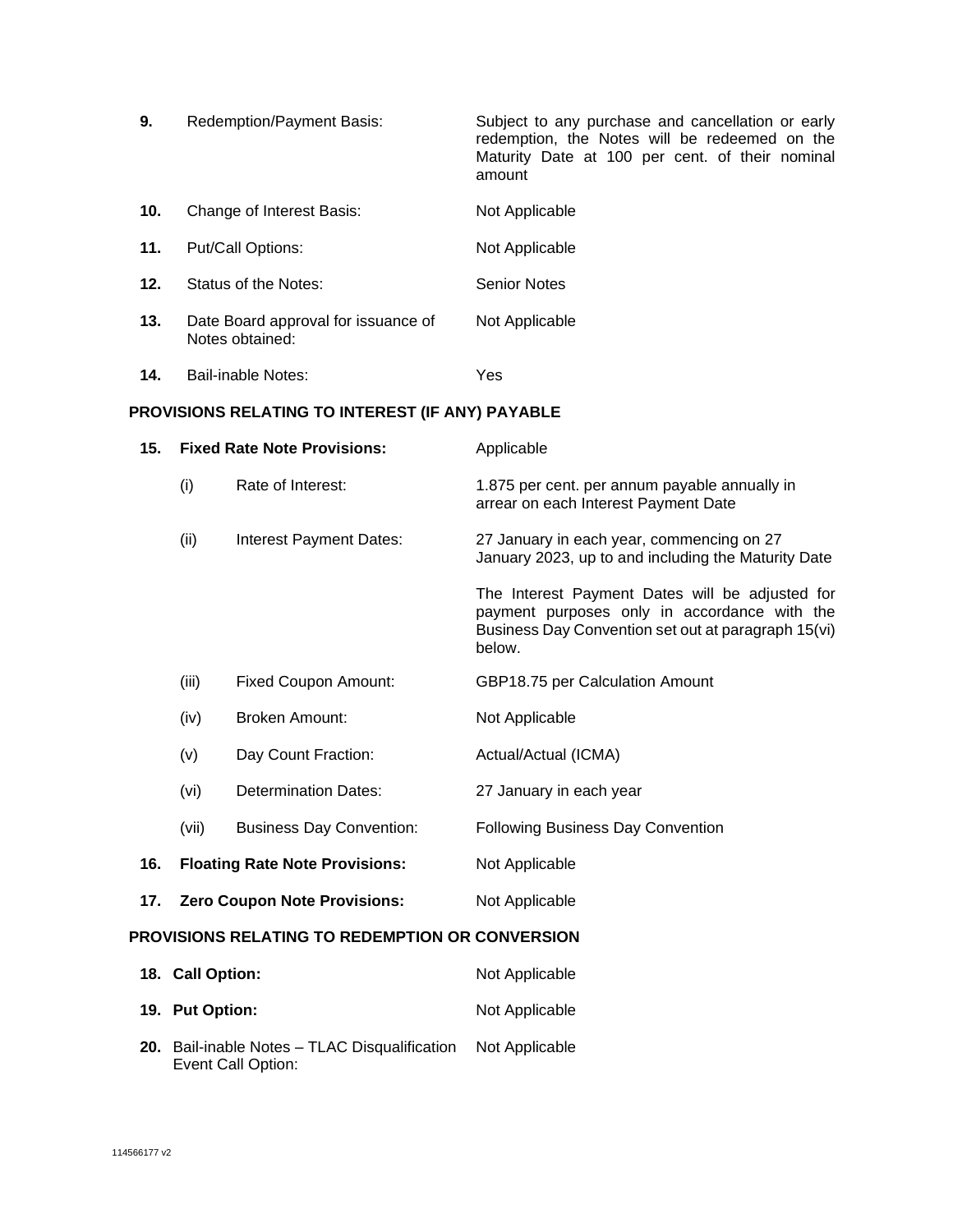|                                                   | 21. Early Redemption on Occurrence of<br><b>Special Event (Subordinated Notes):</b> | Not Applicable                                                                                                                                  |  |
|---------------------------------------------------|-------------------------------------------------------------------------------------|-------------------------------------------------------------------------------------------------------------------------------------------------|--|
|                                                   | 22. Final Redemption Amount of each<br>Note:                                        | GBP1,000 per Calculation Amount                                                                                                                 |  |
|                                                   | 23. Early Redemption Amount:                                                        | GBP1,000 per Calculation Amount                                                                                                                 |  |
|                                                   | 24. Provisions relating to Automatic<br><b>Conversion:</b>                          | Not Applicable: the Notes are not Subordinated<br><b>Notes</b>                                                                                  |  |
| <b>GENERAL PROVISIONS APPLICABLE TO THE NOTES</b> |                                                                                     |                                                                                                                                                 |  |
|                                                   |                                                                                     |                                                                                                                                                 |  |
|                                                   | 25. Form of Notes:                                                                  | <b>Registered Notes</b>                                                                                                                         |  |
|                                                   |                                                                                     | Unrestricted Global Registered Note registered in<br>the name of a nominee for a common depositary for<br>Euroclear and Clearstream, Luxembourg |  |
|                                                   | 26. New Global Note:                                                                | No.                                                                                                                                             |  |
|                                                   | 27. Financial Centre(s) or other special<br>provisions relating to payment dates:   | London, Toronto, TARGET2                                                                                                                        |  |

- **28.** Talons for future Coupons to be attached Not Applicable to Definitive Notes:
- **29.** Governing Law and Jurisdiction: Ontario Law Each Holder or beneficial owner of any

**PROVISIONS RELATING TO RMB DENOMINATED NOTES:** Not Applicable

operation of the CDIC Act

Bail-inable Notes attorns to the jurisdiction of the courts in the Province of Ontario with respect to the

Signed on behalf of the Issuer:

By: ............................................ Duly authorized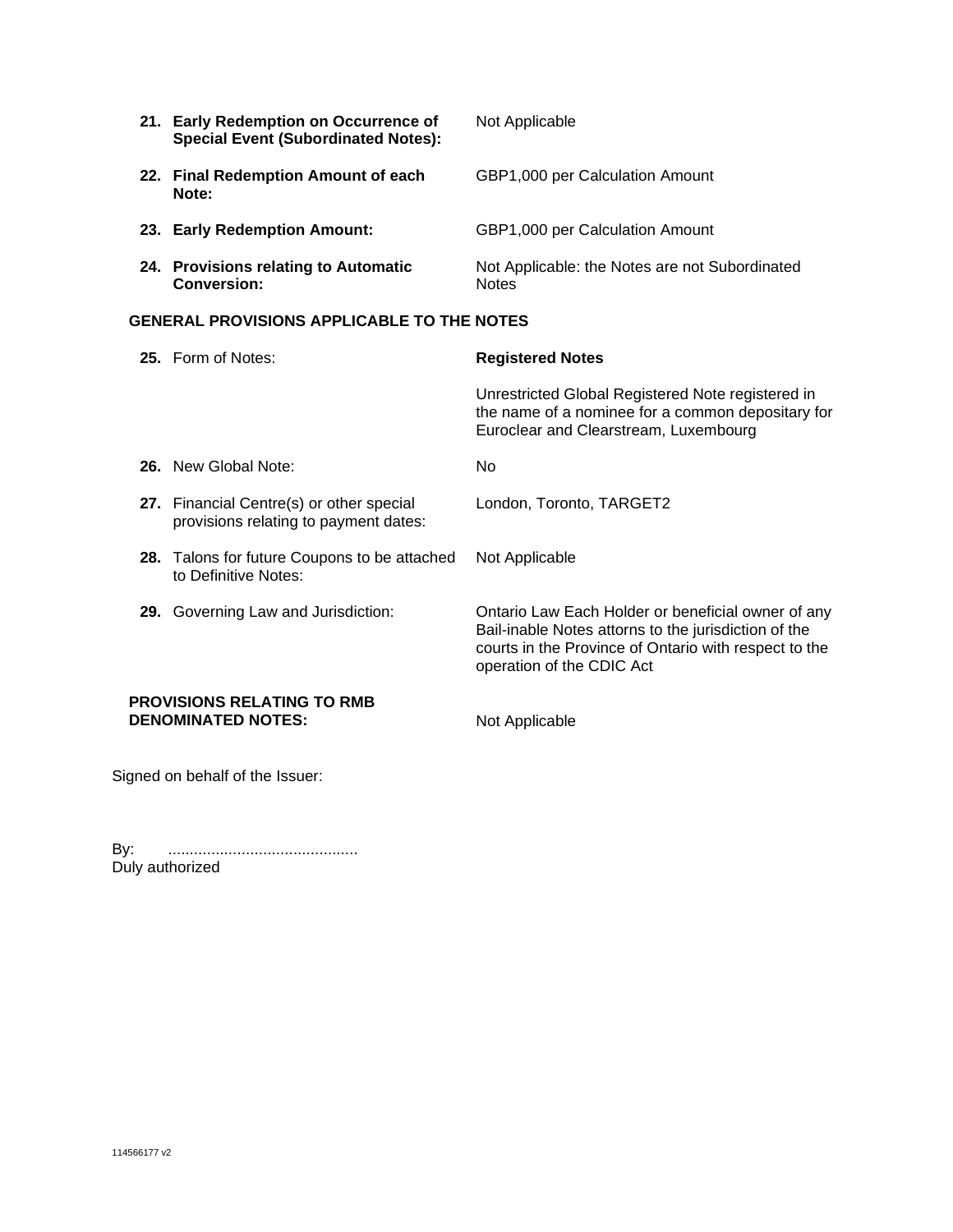## **PART B – OTHER INFORMATION**

## **1. LISTING AND ADMISSION TO TRADING**

- (i) Application has been made by the Issuer (or on its behalf) for the Notes to be admitted to the official list of the Luxembourg Stock Exchange and admitted to trading on the Luxembourg Stock Exchange's regulated market with effect from 27 January 2022.
- (ii) Estimate of total expenses related EUR1,800 to admission to trading:

### **2. RATINGS**

Ratings: The Notes to be issued have been rated:

Moody's USA: A2

Moody's has in its 2 November 2021 publication "Rating Symbols and Definitions" described a rating of "A2" in the following terms:

"Obligations rated A are considered upper medium-grade and are subject to low credit risk. Moody's appends numerical modifiers 1, 2, and 3 to each generic rating classification from Aa through Caa. The modifier 1 indicates that the obligation ranks in the higher end of its generic rating category; the modifier 2 indicates a mid-range ranking; and the modifier 3 indicates a ranking in the lower end of that generic rating category. Additionally, a "(hyb)" indicator is appended to all ratings of hybrid securities issued by banks, insurers, finance companies, and securities firms."

S & P USA: BBB+

S&P has in its 10 November 2021 publication "S&P Global Ratings Definitions" described a rating of BBB in the following terms:

"An obligation rated 'BBB' exhibits adequate protection parameters. However, adverse economic conditions or changing circumstances are more likely to weaken the obligor's capacity to meet its financial commitments on the obligation. Ratings from 'AA' to 'CCC' may be modified by the addition of a plus  $(+)$  or minus  $(-)$  sign to show relative standing within the rating categories."

Fitch: AA-

Fitch has in its 10 November 2021 publication "Rating Definitions" described a rating of "AA" in the following terms: "'AA' ratings denote expectations of very low credit risk. They indicate very strong capacity for payment of financial commitments. This capacity is not significantly vulnerable to foreseeable events. Within rating categories, Fitch may use modifiers. The modifiers "+" or "-" may be appended to a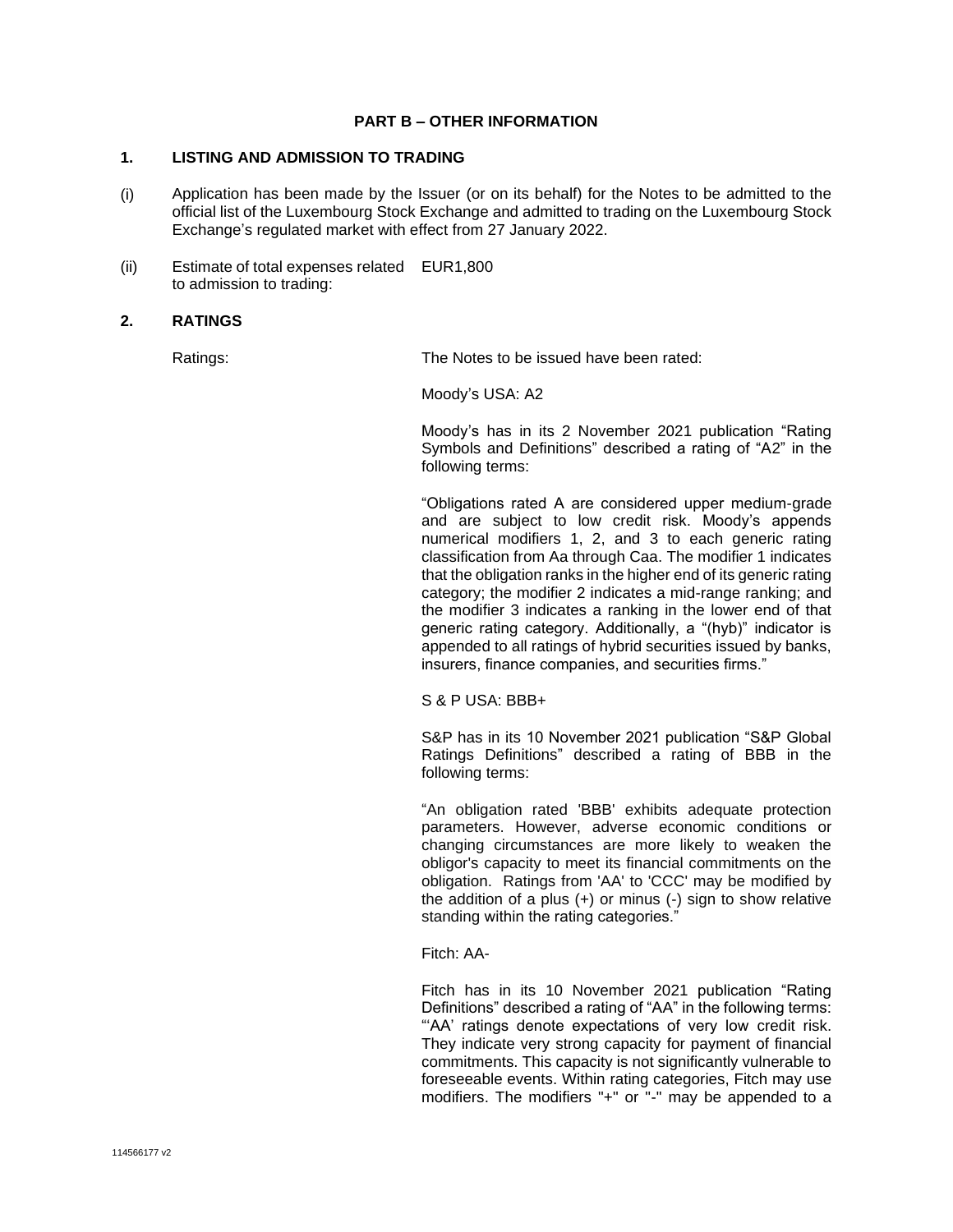rating to denote relative status within major rating categories."

#### **3. INTERESTS OF NATURAL AND LEGAL PERSONS INVOLVED IN THE ISSUE/OFFER**

Save for any fees payable to the Managers, so far as the Issuer is aware, no person involved in the issue of the Notes has an interest material to the offer. The Managers and their affiliates have engaged, and may in the future engage, in investment banking and/or commercial banking transactions with, and may perform other services for, the Issuer in the ordinary course.

## **4. USE OF PROCEEDS AND ESTIMATED NET PROCEEDS**

| Use of proceeds: | As set out in the Prospectus |
|------------------|------------------------------|
|------------------|------------------------------|

Estimated net proceeds: GBP 323,108,500

#### **5. YIELD**

| Indication of yield: | 1.969 per cent. per annum |
|----------------------|---------------------------|
|----------------------|---------------------------|

#### **6. OPERATIONAL INFORMATION**

- (i) ISIN Code: XS2437353514
- (ii) Common Code: 243735351
- (iii) CFI: As set out on the website of the Association of National Numbering Agencies (ANNA) or alternatively sourced from the responsible National Numbering Agency that assigned the ISIN
- (iv) FISN: As set out on the website of the Association of National Numbering Agencies (ANNA) or alternatively sourced from the responsible National Numbering Agency that assigned the ISIN
- (v) Any clearing system(s) other than Euroclear Bank SA/NV and Clearstream Banking S.A./ The Depository Trust Company and the relevant identification number(s): Not Applicable (vi) Delivery: Delivery against payment (vii) Calculation Agent: Not Applicable
- (viii) Registrar: Deutsche Bank Luxembourg S.A.
- (ix) Paying Agent and Transfer Deutsche Bank AG, London BranchAgent: